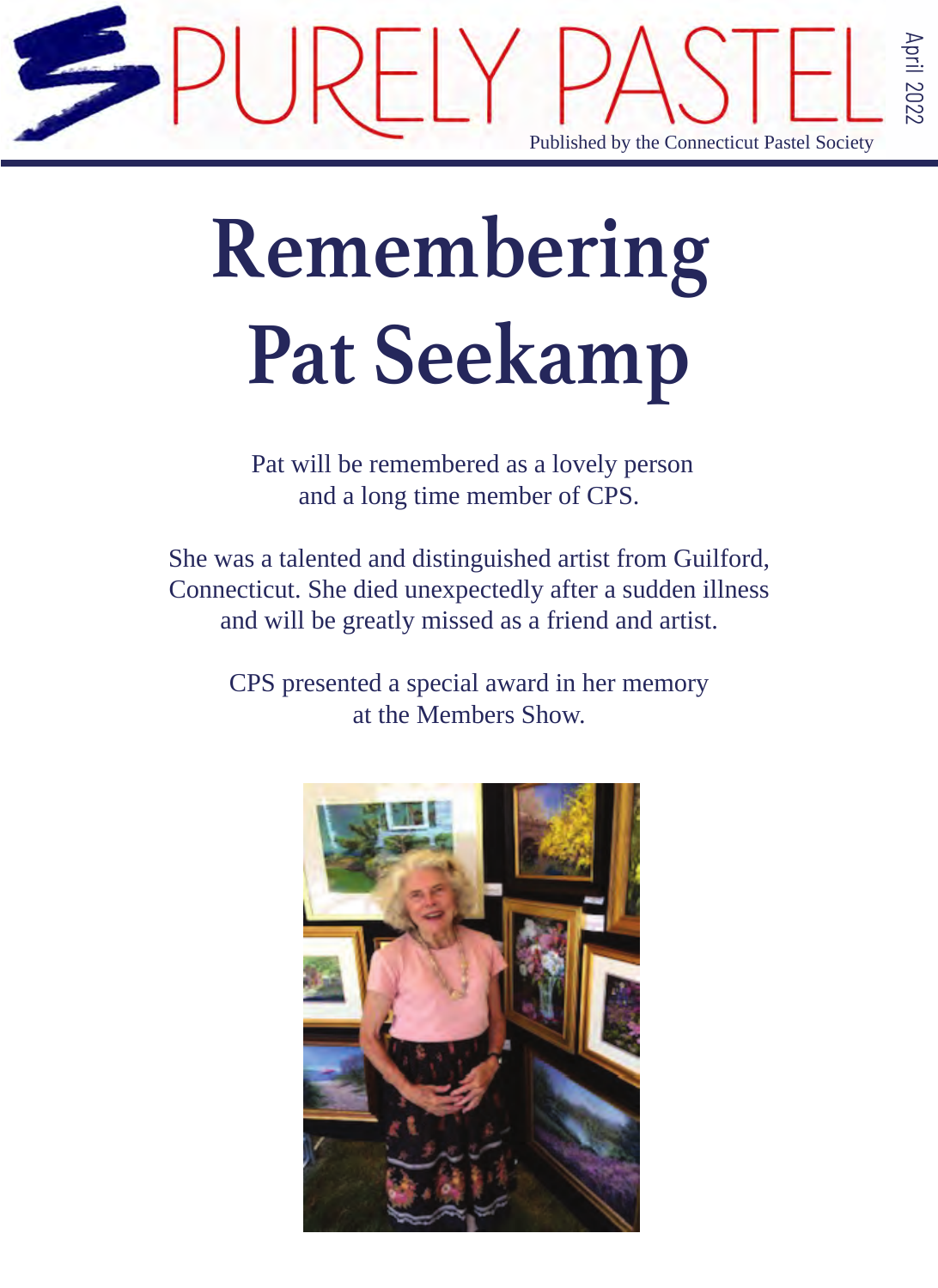## CONGRATULATIONS CONGRATULATIONS

#### **To the Award Winners of the CPS 36th Annual Member Exhibition**

#### **Visit**

## **https://www.ctpastelsociety.org/exhibition/member/ to view all the winning paintings online**

Best in Show Jane Penfield Transitions Great American Art Works Award Laurel Friedmann Fort Funston CPS Board of Directors Award Christine Ivers Testing The Selfie CPS Honor Award of Excellence Karen Israel Karen Israel Kindred Spirits Dick Blick Art Materials Award Theresa Hartley Repose CPS Award in Honor of Patricia Seekamp Eileen Casey Afternoon Reflection Jack Richeson & Company Joelle Feldman Wintery Mix CPS Membership Award Bevererly Schirmeier Softly Falling Jerry's Artarama of West Hartford Award Judy Perry Dawn Breaks Terry Ludwig Pastels Award Diana Rogers Solstice Arrives At The Marsh HK Holbein Inc. Award l Carole Rogers Fortitude HK Holbein Inc. Award ll Vicki Rooney On The Rocks CPS Award Joan Heffernan Cafe Du Monde CPS Award Chris Reid Before The Cut CPS Merit Award Heather Quay Hanging On CPS Merit Award Shuk Susan Lee A Night In France Dakota Art Pastels Award Elaine Benevides Six Of One Pan Pastel Award Shauna Shauna Shane Observer CPS Honorable Mention Joe Baker Burnoff CPS Honorable Mention Polly Castor Up Through The Meadow CPS Honorable Mention Mira Vitarello Waiting For The Rain Hull's Art Supply & Framing Award Maryanne Rupp Rain In The Mountains UART Sanded Pastel Paper Award Elaine Juska Joseph The Golden Hour Wholesale Framing Company Award Steve Lowry The Viewers **CPS Honor Award** 

**Margaret Schuster** Storm Jacob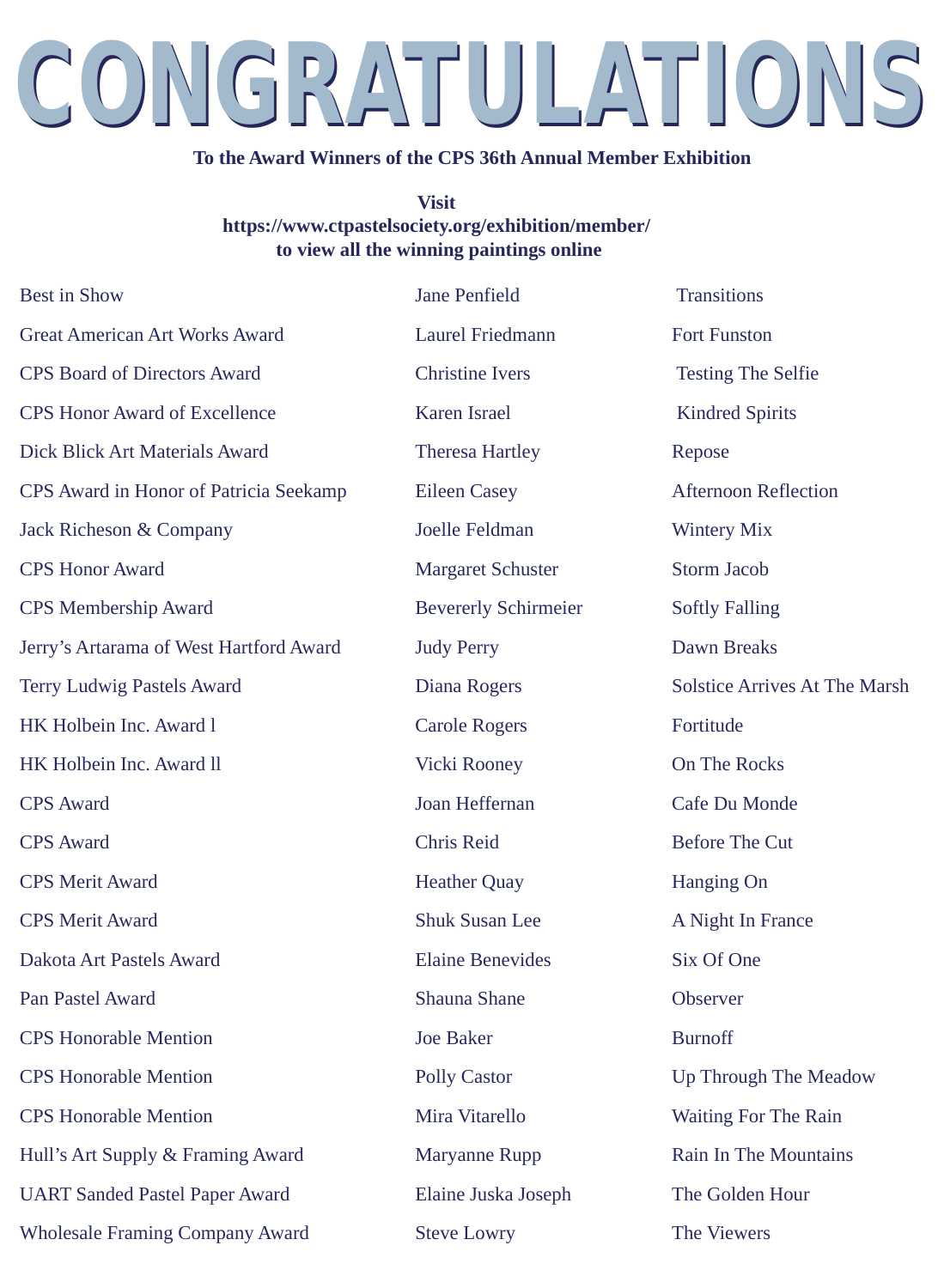# RENAISSANCE IN PASTEL

29th annual Renaissance in Pastel exhibition. All artists working in soft pastel are invited to submit up to three digital images through our online entry system. Thousands of dollars in prizes will be awarded.

## **LAST CALL FOR ENTRIES DEALINE APRIL 7**

## *Jury of Selection:*  **Sandra Burshell, Maria Marino, and Tara Will.**

*Awards Judge:*

**Eileen Casey**, IAPS Eminent Pastelist, Signature Member of PSA, CPS, PPSCC, and CMPS, is an award-winning artist and pastel and printmaking instructor. She is past PPSCC Secretary and Vice-President and current Board Member. She is a Cape Cod Art Center Master Artist and is a member of many local art societies and associations.

## GOING TO IAP

Below is a list of CPS members who will be attending IAPS this summer. This may not be a complete list. Please use this list to connect with members while at IAPS. I apologize if I have missed anyone.

Patricia Panico-Howe – pattihowe41@gmail.com Eileen Casey – casey621@comcast.net Mary Ann Eldred – mae21119@gmail.com Jane Penfield – depending on Covid restrictions

Chris Ivers – christine\_ivers@yahoo.com Phyllis Phelps – phylly54@cox.net Kelly Milukas – kellymilukas@gmail.com Joe Baker - joe@bakerworks.com

## **Hospitality Chair Needed**

The hospitality chair is responsible for coordinating refreshments at upcoming shows, beginning with the Renaissance show in June. This position may involve shopping, which CPS will reimburse, and coordinating sign up for food donations, depending on Covid restrictions. This is a fun, important role, in which you will meet and work with many of the CPS members in this delicious capacity!

If this position sounds like a good fit for you, please email me at mayoumail@sbcglobal.net or Jane Penfield at penfieldjane@gmail.com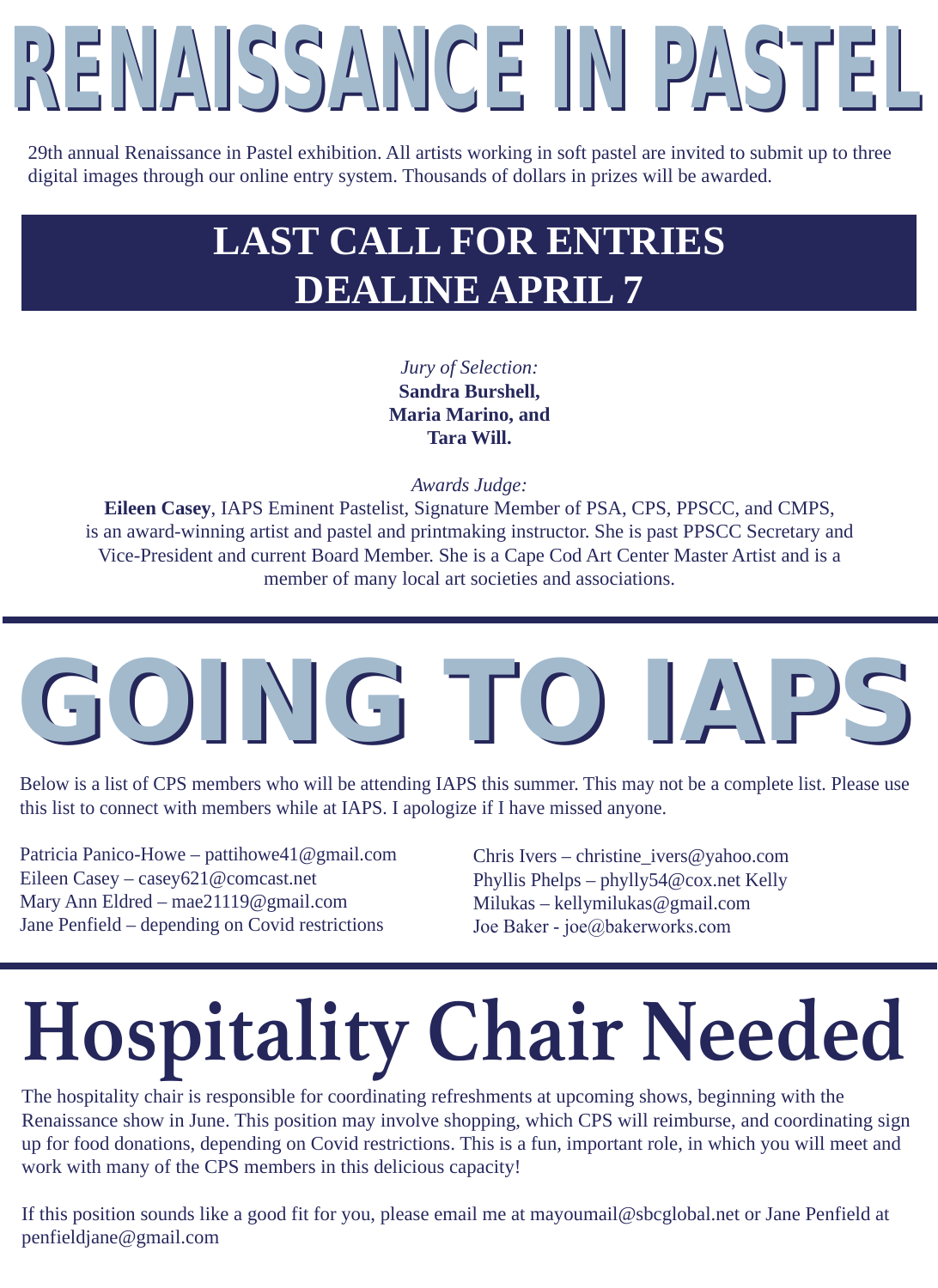# MEMBER CLASSES

#### **Karen Israel:**



2 day *Still Life Workshop* Arts Center East,Vernon Ct, *April 30, May1* https://artscentereast.org/product/pastel-workshop/



2 day *Plein Aire Pastel Workshop*  Lyme Art Association, Florence Griswold Grounds, *May 14,15*  https://lymeartassociation.org/course/pastel-en-plein-air/



Patreon.com/RitaKirkmanStudio: Full length video demos, lots of art tips and a monthly Paint-Along. Top level gets live invites!

April 16 - "A Walk in the Park" Paint-Along with Rita Kirkman, \$25. Take a virtual walk in the park and paint some springtime park trails with us! (we might even add some flowers!) Rita will send you the Zoom invitation, some reference photos (or you can use your own) and materials suggestions. Rita will be using pastel with an

acrylic-based underpainting, but you can use the medium of your choice. Rita has had some attendees enjoy using oil, acrylic, pastel pencil, and even watercolor with her paint-alongs. Plenty of instruction will focus on values and temperature which are universal to all color mediums. The paint-along will start at 1pm Central Time and will last about 2 hours. All registrants will receive a link to the video a few days later, so if you have to miss part, no worries! Register here: https://www.ritakirkman.com/workshop/29961/a-walk-in-the-park-paint-along-on-zoom

"Don Key" Paint-Along with Rita Kirkman, \$25. Come paint this colorful donkey with us on Saturday, May 21, at 1pm CT. Register EARLY to have time to prep your drawing. Rita will send you the Zoom invitation, the reference photo, some surface prep info, some tips that include alternative underpainting methods in case you don't have what she uses, and even a line drawing that you can use to transfer to your board or paper in case you don't have time to freehand your drawing. No drawing skills required! Rita will be using pastel with an acrylic-based underpainting, but you can use the medium of your choice. Plenty of instruction will focus on values and temperature which are universal to all color mediums. The paint-along will last about 2 hours. (Registration includes a link to the video which will be ready just a few days later, so if you miss the date, no worries!) Register here! https://www.ritakirkman.com/workshop/30150/don-key-paint-along-on-zoom

----------------- Rita Kirkman has won the Mr. and Mrs. Richard C. Traylor Award for her painting "Cousins" (pastel, 32x32 inches) at the SAALM 92cd Annual Artists Exhibition. The show continues through June 3rd, 2022, at the San Antonio Art League Museum, 130 King William Street, San Antonio, TX.